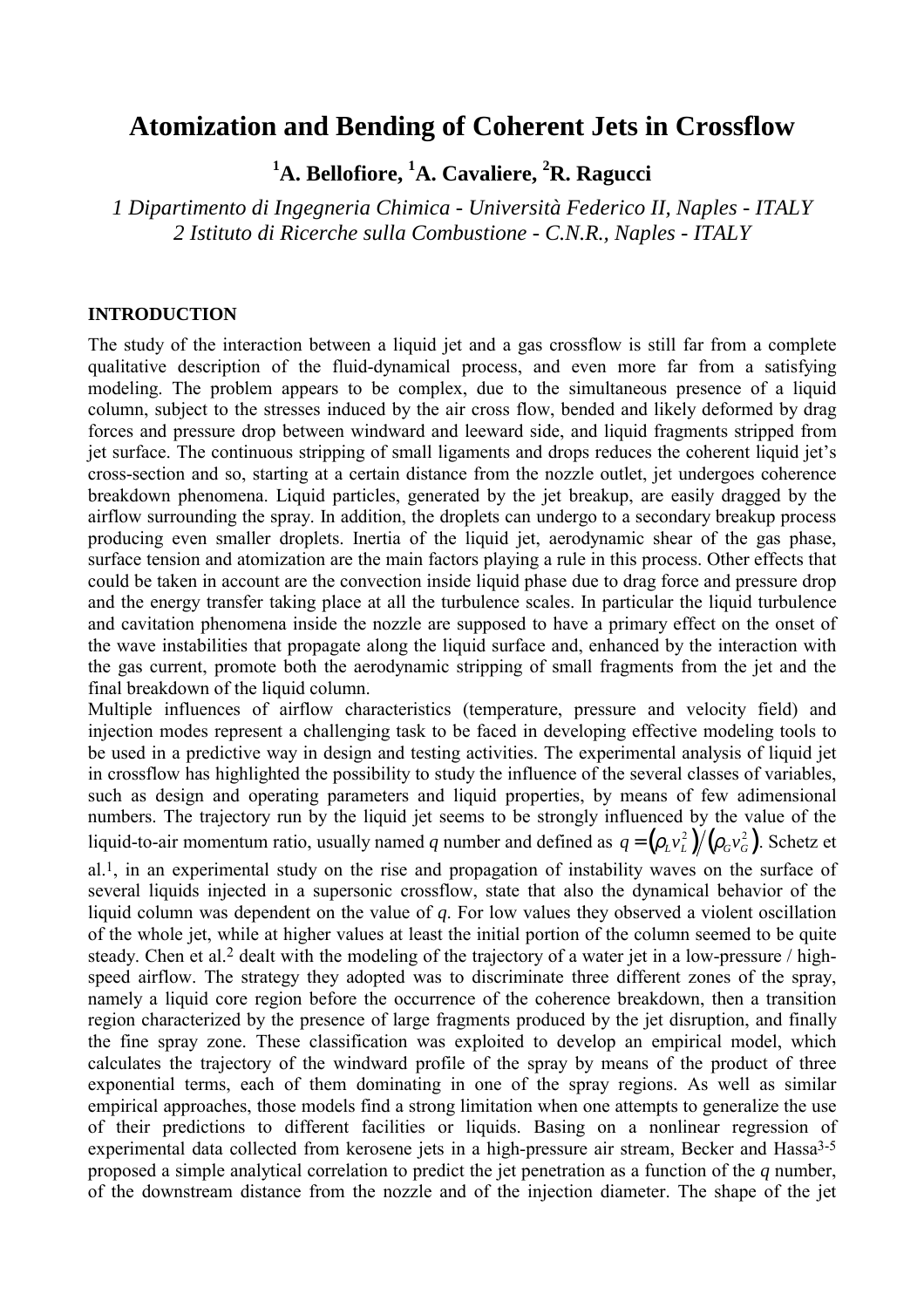evolution was modeled by adopting a logarithmic dependence on the downstream distance. Such a behavior cannot be derived by any known theoretical approach based on the momentum balance equations, being the result of choices aimed to achieve the best fitting of the experimental data. As regards the effect of the liquid-to-air momentum ratio, the authors found a power-law dependence, with an exponent varying from 0.36 to 0.42 depending on the *q* range. It has been generally accepted that the jet penetration is related to the square root of  $q$ , that is the liquid-to-air velocity ratio and the square root of the density ratio, a parameter found to be relevant also in the study of the aerodynamic breakup of drops6. The employ of data regression techniques makes it difficult to obtain correlation with a precise physical meaning, such as the exponents found by Becker and Hassa, or the 0.44 proposed analogously in the above quoted work by Chen et al. However it can be thought that those exponents are not too far from the more meaningful value of 0.5. Schetz and Padhye<sup>7</sup> used this value to assess the penetration height of a water jet in a subsonic crossflow. More recently Wu et al.8 proposed a model based on the analytical integration of the momentum balance equation written for the downstream velocity component of a finite element of the liquid column, tracked in a lagrangian way. The mass reduction of the element, due to the atomization process, is neglected, as well as the cross section deformation. The transverse component of the velocity is supposed to be constant, despite of the blocking effect of the air. The drag force exerted by the airflow is assessed by means of an average friction factor, supposed constant and empirically set to 1.696. An analogous model was developed by Ragucci et al.<sup>9</sup> and takes into account the effect of the atomization by hypothesizing a reduction of the diameter of the element, assumed to be linear with the transverse direction. In this case the model requires the experimental assessment of the drag factor and the jet breakdown height. The final analytical expression is more complex than Wu's, but it seems to give better results in the prediction of the penetration of water jets in a high pressure air current, probably because the higher air density makes not negligible the atomization process. Hence an even better agreement can be expected with fuel jets, being in this case lower the surface tension and then stronger the mass removal from the liquid column.

As regards the atomization process, in literature several models have been proposed for the fragmentation of liquid drop and jets, but none of those found was specific for crossflow atomization. The peculiarity of this case mainly consists of the geometry of the jet, stressed and bended in the airflow direction, and also the strong deformation its cross section is supposed to undergo, which takes to a pressure distribution around the liquid jet completely different from a typical diesel jet. For instance one of the main problems connected to the adaptation of such models to crossflow problems is the incapability to capture the effects of the strong wake settling downstream the liquid column. The wake is presumed to affect the jet cross section and, as a consequence, the mechanism of drop and ligament stripping from the liquid surface, and so there is no chance to take into account those effects by adopting models developed for drop disintegration or jet atomization in quiescent or co-flowing air. A fundamental support must come from the experimental observation, aiming to achieve a description, as detailed as possible, of the complex phenomenology of jets bended, stressed, deformed and atomized by the transverse airflow, and to clarify the underneath physical mechanisms. Unfortunately the optical diagnostic techniques, both traditional and laser, are still unable to investigate with sufficient resolution the near field of a spray, because of the high density of liquid fragments that pose serious difficulties to consolidated techniques such as Phase Doppler Particle Dynamics Anemometry (PDPDA) or Particle Image Velocimetry (PIV). In addition the study of the coherent jet dynamics is even stiffer because the weak scattering signal emitted by the jet surface is completely overcome by the surrounding droplets, having a much larger liquid-gas interface. In conclusion up to date the efforts did not give significant results in the understanding of the jet cross section deformation, or rather there is not even an experimental evidence whether such a deformation really occurs or not. Therefore at the state of the art there is a gap between the large amount of simple models, available for the prediction of the liquid jet trajectory under crossflow condition and summarized above, and the development of numerical models implemented in CFD codes, incorporating modules for jet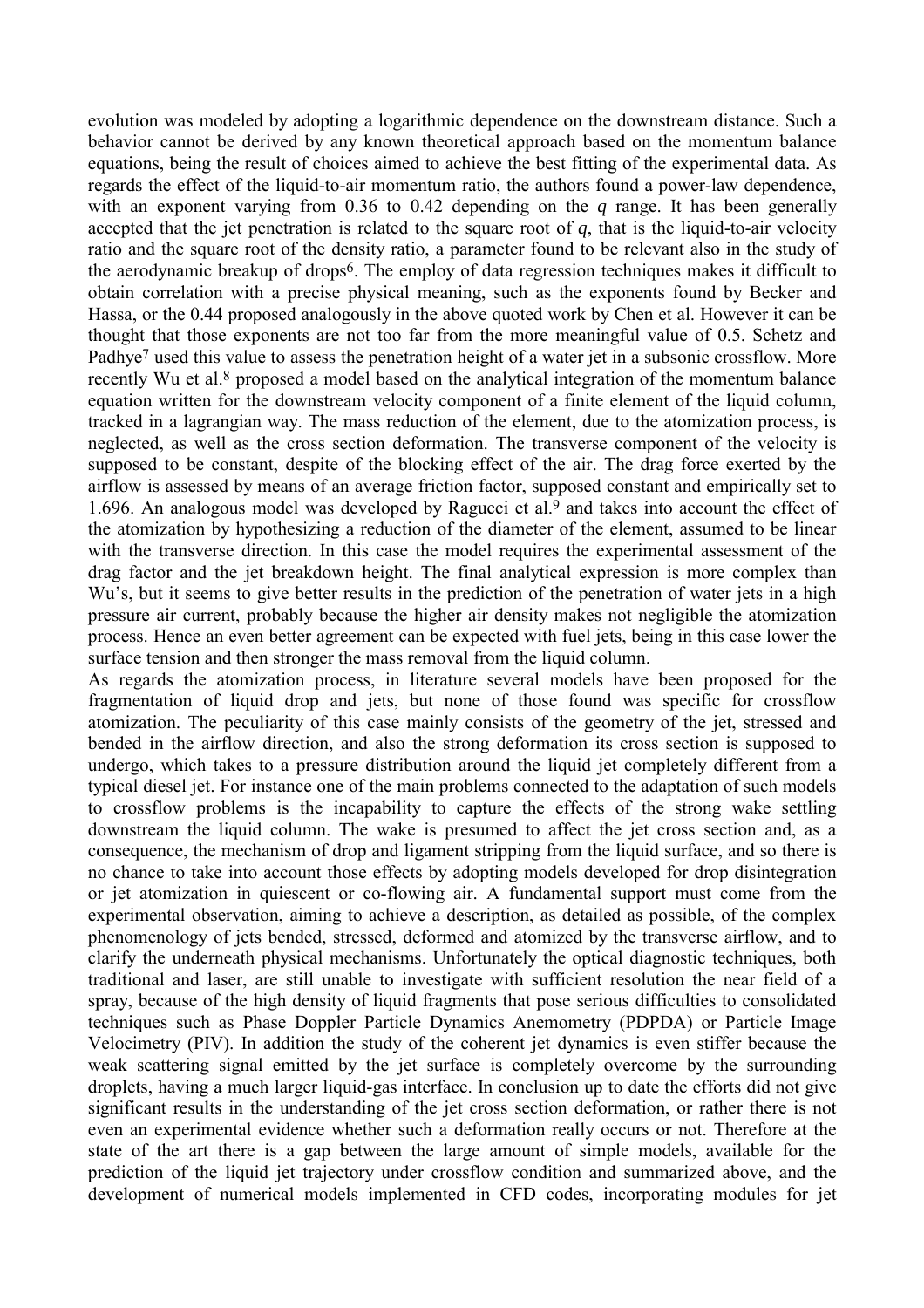dynamics and for spray generation and evolution in turbulent airflow. The gap consists of the lack of comprehension, and hence mathematical description, of the three-dimensional behavior of a jet and of the atomization mechanisms. In other words, the module for jet dynamics usually implemented in CFD codes is nothing more than a simplistic model for one-dimensional jet trajectory, with an additional TAB-based description<sup>10</sup> of the flattening of the jet cross section due to the aerodynamic pressure. This kind of approach has been recently followed by Rachner et al.11. Their model is able to take in account the liquid jet dynamics and breakdown by means a lagrangian tracking of isolated liquid drops emitted from the nozzle and simulating the behavior of the whole column. The shear breakup responsible of the atomization of the jet was predicted by the Boundary Layer Stripping model, firstly developed by Ranger and Nicholls<sup>12</sup>. The model also predicts the secondary atomization and evaporation of large fragments and droplets. Madabhushi<sup>13</sup> proposed a similar approach, the main difference being the use of a wave breakup model for the atomization process.

This paper aims to the development of a jet dynamics module to be implemented in a CFD code. A first requirement is the possibility to use that module in different contexts, mostly different liquids. That target can be achieved by pursuing a jet description as much as possible independent on arbitrary parameters, usually required by integral models, which could limit its field of application. The model is based on the momentum balance equations written on a finite thin slice of the liquid column jet. Although a lagrangian approach has been followed, the model considers also the forces necessary to maintain the column coherence, forces here identified as the inertia (normal) and viscous strains (tangential) acting between contiguous slices. In addition a simple atomization model, based on the Boundary Layer Stripping model, was adopted to provide a first assessment of the effect of the liquid mass removal on the jet dynamics. The model has been validated against experimental data obtained from the injection of kerosene and water in a high–pressure / high– temperature channel reproducing conditions typical of LPP gas turbines.

## **DESCRIPTION OF THE MODEL**

Starting from the lagrangian approach introduced by  $Reitz^{14}$ , the general trend followed in the description of jets has been to represent the liquid column as a set of isolated drops emitted from the nozzle outlet. The temporal evolution of each drop is assumed to be representative of the whole jet dynamics11,13. In that way it appears to be difficult to model any interactions between the drop and the other parts of the liquid jet, de facto losing the continuity of the column. This paper aims to the definition of a modeling approach that first of all does not neglect the integrity of the liquid column from the injection up to the breakdown point. That should represent a first step in the construction of a physically consistent model of the full crossflow atomization problem, by means of a sequential enlargement combination of the separated effects contributions. At first this model have been provided with a simple atomization model to coarsely assess the effect of the mass removal on the jet trajectory. The resulting model here presented is based on the lagrangian tracking of discrete elements of the liquid jet. Since the cross section deformation was neglected, each element is cylindrical, with finite constant height  $\delta$  and diameter D variable along the trajectory due to the mass removal. A first difference with the Reitz' approach is the use of a non uniform temporal discretization, due to the need for an easier evaluation of the inner forces responsible of the continuity of the column, as explained in the following.

A Cartesian system is chosen with the origin in the geometrical center of the nozzle outlet, under the hypothesis of two-dimensional steady problem and taking *x* and *z* axes respectively oriented along the gas flow and initial velocity of the jet. The momentum balance and the continuity equations are written on the finite cylindrical element. The unknown quantities are the diameter and the two components of the velocity for each discrete element.

The continuity equation takes into account the liquid mass variation due to the atomization occurring during the time  $dt_i = \frac{\delta}{v_i}$ , where  $v_i$  is the liquid velocity in the *z* direction: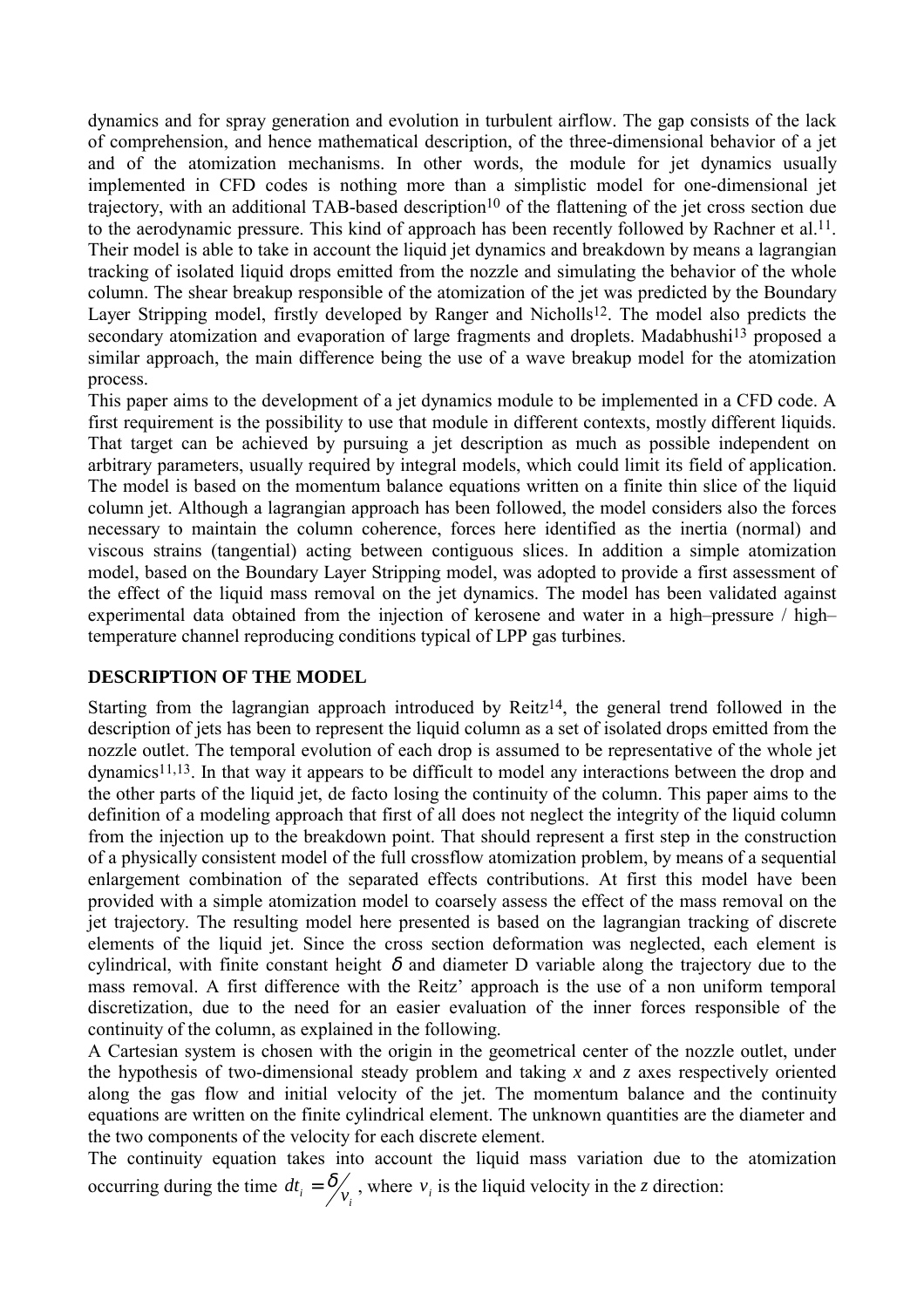$$
\frac{\rho_L \frac{\pi D_{i+1}^2 \delta}{4} - \rho_L \frac{\pi D_i^2 \delta}{4}}{\delta / \nu_i} = -\dot{\mathcal{W}} \tag{1}
$$

where  $\rho_L$  is the liquid density,  $D_i$  the diameter of the circular cross section, and *m* is the mass removal rate and will be formulated later by choosing an atomization model.

As regards the momentum balance equations, the momentum flux changes between two contiguous sections because of either the aerodynamic interaction with the airflow and the momentum exchange with the bordering parts of liquid. Along the *x* direction that momentum exchange can be expressed in terms of viscous tangential stresses:

$$
\frac{\rho_L u_{i+1} \frac{\pi D_{i+1}^2 \delta}{4} - \rho_L u_i \frac{\pi D_i^2 \delta}{4}}{\delta \sqrt{\nu_i}} = c_{Dx} \cdot \frac{1}{2} \rho_G |u_\infty - u_i|^2 D_i \delta + \left(\mu_L \frac{u_{i+1} - u_i}{\delta} - \mu_L \frac{u_i - u_{i-1}}{\delta}\right) \frac{\pi D_i^2}{4}
$$
(2)

 $u_i$  represents the liquid velocity along *x*,  $c_{Dx}$  is the friction factor referred to the liquid element area *D<sub>i</sub>* $\delta$  normal to the *x* direction,  $ρ<sub>G</sub>$  the air density, *u*<sub>∞</sub> the undisturbed airflow velocity and  $μ<sub>L</sub>$  is the liquid viscosity.

The momentum balance equation in the  $\zeta$  direction contains the inertial forces between elements traveling at different velocities:

$$
\frac{\rho_L v_{i+1} \frac{\pi D_{i+1}^2 \delta}{4} - \rho_L v_i \frac{\pi D_i^2 \delta}{4}}{\delta \sqrt{\frac{\delta}{v_i}}} = -c_{Dz} \cdot \frac{1}{2} \rho_G v_i^2 \cdot \pi D_i \delta + \left(\frac{1}{2} \rho_L v_{i+1}^2 - \frac{1}{2} \rho_L v_{i-1}^2\right) \frac{\pi D_i^2}{4}
$$
(3)

In that equation  $c_{Dz}$  is the friction factor referred to the area  $\pi D_i \delta$  wetted by the airflow.

In order to close the problem an atomization model has to be chosen. The Boundary Layer Stripping model was firstly developed by Ranger and Nicholls<sup>12</sup> for describing the atomization of liquid drops exposed to airflow, and it is based on an idea attributable to Taylor. Delplanque and Sirignano<sup>15</sup> used this model to simulate the aerodynamic stripping a liquid oxygen droplet undergoes in supercritical non-quiescent environment due to the reduced surface tension. The strong hypotheses required by this model limit its adequacy to the crossflow case, but at the same time those conceptual assumptions turn loose the model validity from the experimental assessment of empirical parameters. On the other hand it must be stressed that this model does not take into account in any way the influence of the Weber number on the atomization process, influence that has been largely demonstrated, so that the use of such a model appears to be necessarily not the ultimate choice. A satisfying atomization model cannot be thought without considering a strong dependence on the interaction between aerodynamic and capillary forces. The model assumes that the mass removed from the liquid jet by the aerodynamic stripping coincides with the mass flowing out of the liquid boundary layer, settled around the column, through the *equatorial layer* defined as the layer normal to  $u_{\infty}$  and containing the geometrical center of the liquid column circular cross section. The stripping point should be more correctly placed in correspondence of the boundary layer separation point, but the error occurring by placing the stripping point at the equator of the circular section is not larger than the error that would occur by attempting to assess the position of the separation point with the available models15, validated for solid spheres. Furthermore at the equatorial layer there is a strong simplification of the equations presented later.

Basic hypotheses of the model are then the absence of jet deformation and furthermore the steadiness and incompressibility of the airflow. A double boundary layer is supposed to exist and a coordinate system is taken with the curvilinear coordinate *x*, tangential to the boundary layer, and its normal axis *y*, as shown in the figure 1 (*yL* has opposite orientation). *U* and *V* are respectively the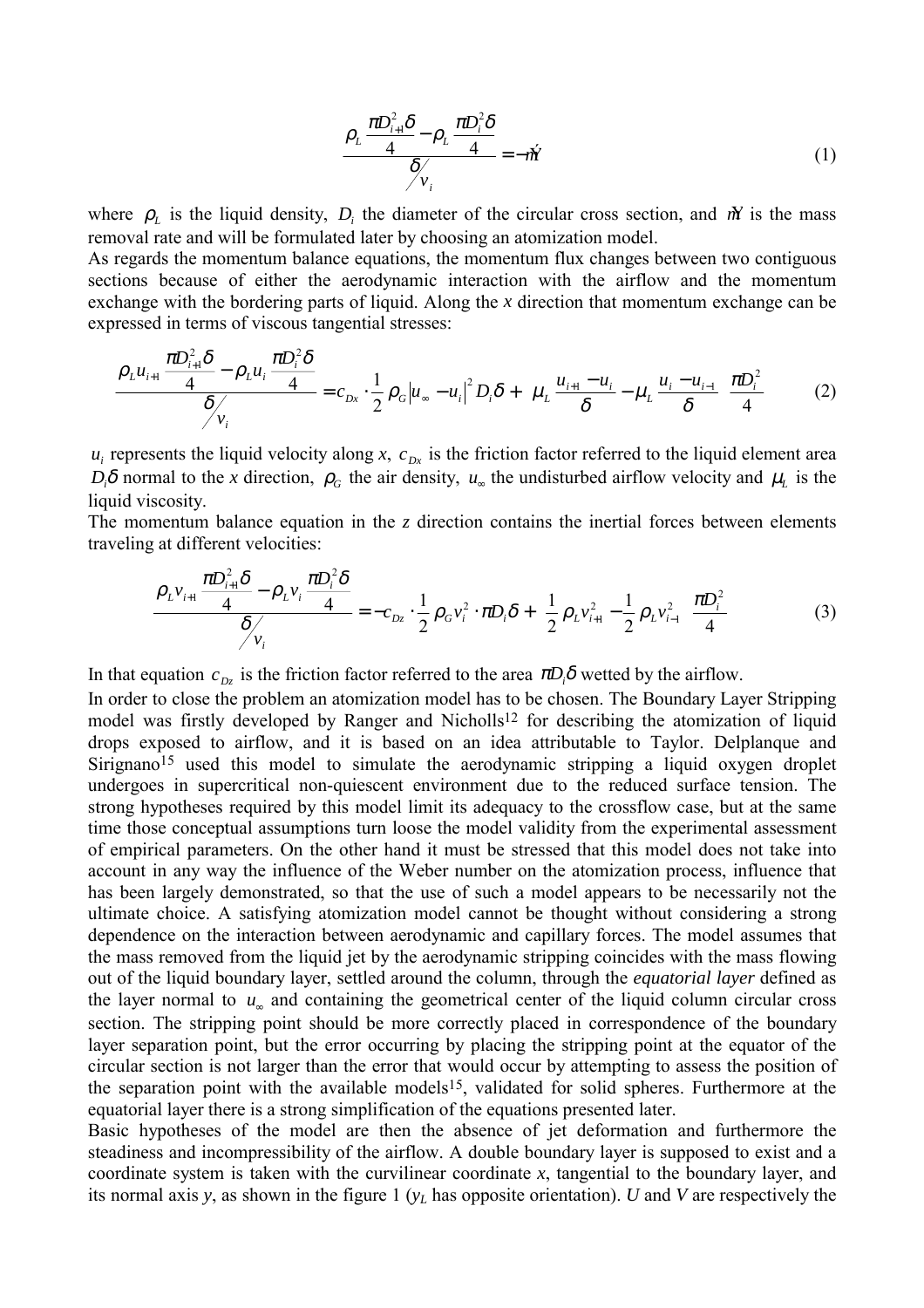*x* and *y* components of velocity in the boundary layers.

With respect to the quoted works, the model has been here adapted to cylindrical geometry.



#### *Fig.1 The double boundary layer and the Cartesian coordinates.*

The continuity equation, under the above recalled hypotheses, takes to

$$
\frac{\partial U}{\partial x} + \frac{\partial V}{\partial y} = 0\tag{4}
$$

both for the gas and liquid boundary layer. For the gas phase the momentum balance along *x* can be formulated as16:

$$
U\frac{\partial U}{\partial x} + V\frac{\partial U}{\partial y} = -\frac{1}{\rho_G}\frac{\partial p}{\partial x} + V_G\frac{\partial^2 U}{\partial y^2}
$$
 (5)

The pressure gradients across the *y* direction can be neglected, so that <sup>16</sup>

$$
\frac{\partial p}{\partial x} \approx \frac{dp}{dx} = \frac{dp_e}{dx} = -\rho_G U_e \frac{dU_e}{dx}
$$

The last result comes out from the Bernoulli equation written outside the boundary layer. *Ue* depends only on *x*. That balance is as usual integrated along *y* between  $\theta$  and  $\infty$ , obtaining the von Karman integral equation. The equation can be further elaborated and the result is

$$
\frac{\partial}{\partial x} \int_0^\infty U(U_e - U) dy + \frac{dU_e}{dx} \int_0^\infty (U_e - U) dy = v_G \frac{\partial U}{\partial y}\Big|_{y=0}
$$
\n(6)

Similarly for the liquid phase the momentum balance in the *x* direction, integrated across *y*, is

$$
\frac{\partial}{\partial x} \int_0^\infty U_L^2 dy = -\frac{1}{\rho_L} \frac{dp}{dx} \delta_L - V_L \frac{\partial U_L}{\partial y}\Big|_{y=0} \tag{7}
$$

By assuming the continuity of the tangential stresses across the interface between the boundary layers, another equation is obtained:

$$
-\mu_L \frac{\partial U_L}{\partial y_L}\bigg|_{y=0} = \mu_G \frac{\partial U}{\partial y}\bigg|_{y=0}
$$
 (8)

The equations 6 to 8 can be solved by assuming velocity profiles expressed in function of a number of parameters equal to the number of available equations. Following the suggestion by Taylor

$$
U_L = AU_e \exp\left(-\frac{y_L}{\alpha_L \sqrt{x}}\right) \tag{9}
$$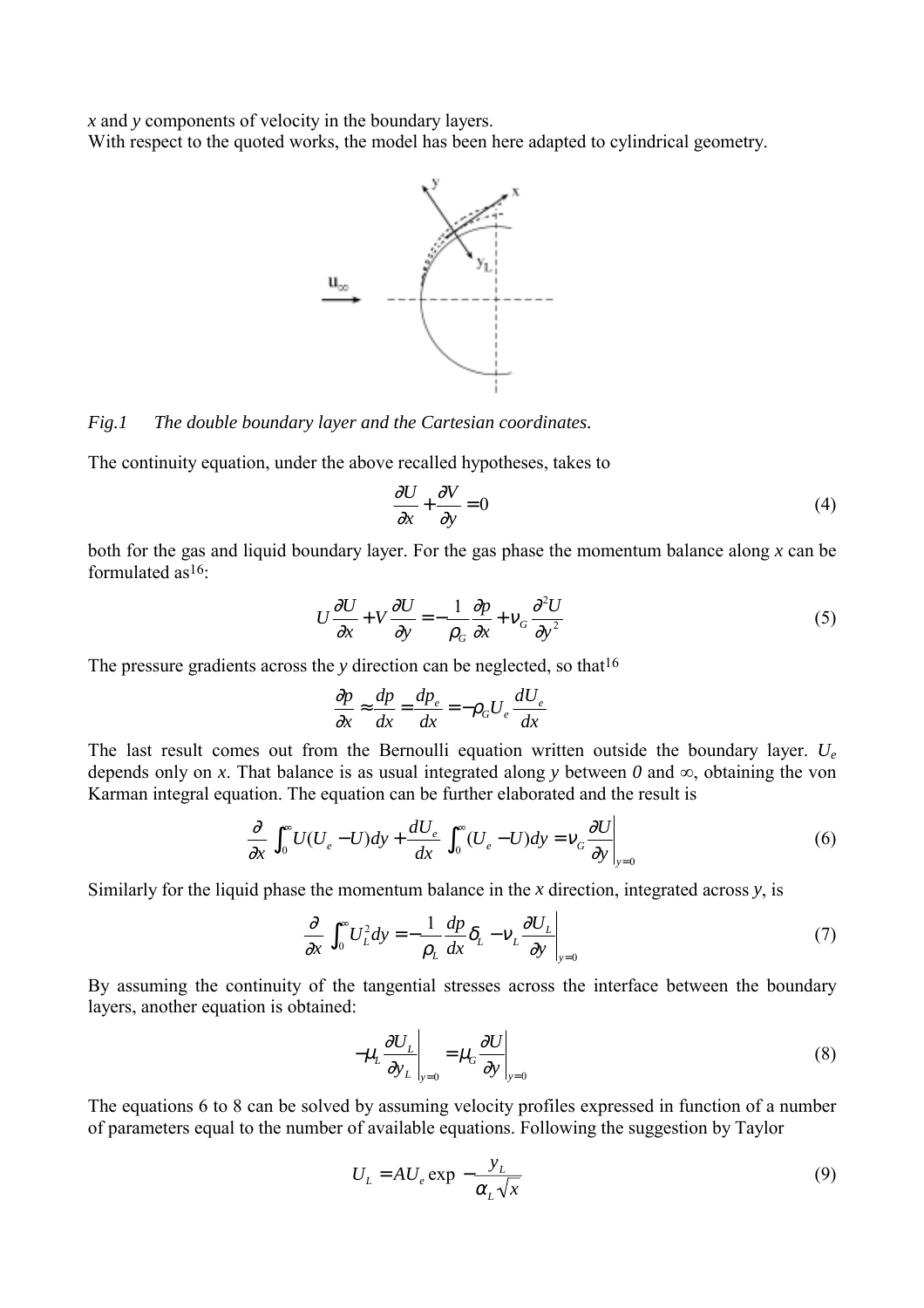$$
U = U_e \left[ 1 - (1 - A) \exp\left( -\frac{y}{\alpha_G \sqrt{x}} \right) \right]
$$
 (10)

The parameter *A* has a physical meaning, representing the velocity of the interface between the boundary layers, adimensionalized to  $U_e$ . Outside the boundary layer the approximation Re  $\rightarrow \infty$ can be considered valid, and so the theory of potential flow around a circular section can be used to obtain

$$
U_e = U_e(x) = \frac{3}{2} U_{\infty} \sin\left(\frac{2x}{D}\right)
$$
 (11)

The problem is now to assess the liquid flow, in the boundary layer, through the equatorial layer, where 4  $\chi \approx \frac{\pi D}{I}$  and so the following assumption cab be made:

$$
\frac{dU_e}{dx} \approx 0 \text{ and } U_e = \frac{3}{2}U_{\infty}
$$

The equation 8 takes to

$$
A = \frac{\frac{\mu_G}{\alpha_G}}{\frac{\mu_G}{\alpha_G} + \frac{\mu_L}{\alpha_L}}
$$
(12)

while from the momentum balances it is possible to derive

$$
\alpha_G = \sqrt{\frac{8}{3} \frac{V_G}{(1+A)U_{\infty}}}
$$
\n(13)

$$
\alpha_{L} = \sqrt{\frac{8}{3} \frac{V_{L}}{AU_{\infty}}}
$$
\n(14)

The interface velocity can be supposed to be negligible with respect to the undisturbed airflow velocity<sup>12</sup>. By substituting equations 13 and 14 in 12 and assuming  $A \ll 1$ , the parameter A can be evaluated as

$$
A = \left(\frac{\rho_G}{\rho_L}\right)^{1/3} \left(\frac{\mu_G}{\mu_L}\right)^{1/3} \tag{15}
$$

Referring to a discrete cylindrical element, the liquid mass flows out at the stripping point through two areas of height equal to  $\delta$  and deepness equal to the boundary layer thickness, so that

$$
\dot{M} = 2\delta \int_0^\infty \rho_L U_L dy_L = 2\delta \int_0^\infty \rho_L U_e A \exp\left(-\frac{y_L}{\alpha_L \sqrt{x}}\right) dy_L = 2\delta \rho_L A U_e \alpha_L \sqrt{x}
$$
(16)

Substituting the values of *A* and  $\alpha_L$  the final expression of the mass removal rate is

$$
\dot{M}_i = \delta \sqrt{6\pi D_i \rho_L \mu_L \left(\frac{\rho_G}{\rho_L}\right)^{3/3} \left(\frac{\mu_G}{\mu_L}\right)^{1/3} U_{\infty}}
$$
\n(17)

With these formulation the equation 1 to 3 can be solved for each discrete element, that is to say that for each step *i* a system of three equations, non linear and coupled, must be solved to find the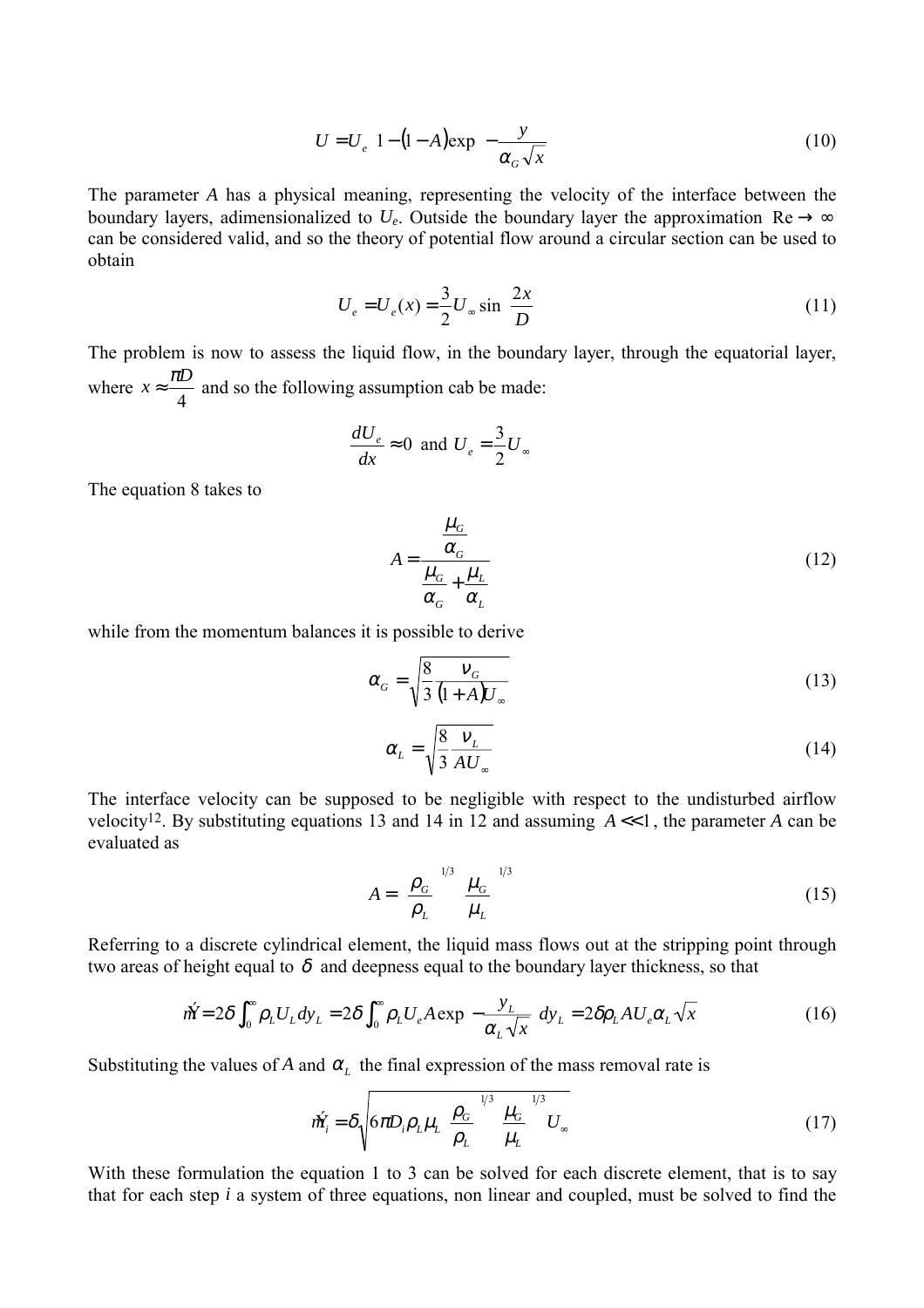values of  $D_{i+1}$ ,  $u_{i+1}$  and  $v_{i+1}$ . An iterative method has been used to this purpose, so that a first attempt assessment of the unknown quantities is required. That is possible by preliminary solving a simplified problem formulated by assuming that in the accumulation term of the momentum balance equations the value of *D* does not change, and that allows uncoupling the equations and solving them by evaluating separately the unknown quantities. The integration stops when the  $W_{\mathcal{C}_G}$ drops below a value set to 12 in analogy with liquid drops. It can be assumed at that point the jet no longer undergoes aerodynamic stripping.

## **RESULTS AND DISCUSSION**

Experimental data, collected from kerosene and water jets in a high-pressure air crossflow and presented elsewhere17, were used to validate the results of the model described above. In the following this model will be referred to as ABC model. Figure 2 reports a comparison between the model (green line) and experimental data (orange dots). The measured trajectory was truncated nearly in correspondence of the experimentally assessed breakdown height. In addition the model proposed by Wu et al.<sup>8</sup> (blue line) and two different forms of the model by Becker and Hassa<sup>3-5</sup> were compared to the ABC model and the data. As before mentioned, the model by Wu et al. was developed to fit the measurements on water jets in relatively low-pressure conditions. The two versions of the modeled by Becker and Hassa, validated on kerosene sprays in a high-pressure airflow, target different q ranges: the former was proposed for q values up to 40, whereas the latter is meant to fit better liquid jets with q lower than 12, as indicated in the figure captions.

The first couple of figures, i.e. 2.W-1 and 2.K-1, reports an example of water and kerosene jet trajectory at low q values. In that case the bending of the jet appears to be so strong that it can reach not even the middle height of the channel. Figures 2.W-2 and 2.K-3 present higher q conditions, so that both the liquids show a higher penetration.

As regard the literature models, figure 2 highlights a general aspect of their behavior. The model by Wu et al. reveals its attitude to reproduce sprays that oppose a tougher resistance to the aerodynamic drag, resulting in a weaker bending. This behavior is due to the choice to neglect the velocity decrease along the transverse direction, the jet cross section deformation and, most of all, the reduction of the jet inertia due to the atomization, so that fits well jets of liquids with an higher surface tension, such as water, injected in low-density airflows. For the former group of reference data chosen here, that is water jets in high-density airflow reported in the left column, the model behaves quite good, although not as well as for the data Wu et al. used to validate it. The right column, relative to kerosene, denotes a worse capacity of prediction of the model by Wu et al. On the contrary it must be underscored that the models by Becker and Hassa, and mainly the version for larger q values, works in a satisfying way for kerosene jet, predicting well the marked curvature observed starting from about 2/3 of the penetration height and indicating the liquid column is already there strongly stressed, maybe curled and grown thinner so that its resistance to the drag is reduced even before the occurrence of the ultimate breakdown. Since those models have been obtained from a non-linear regression of kerosene experimental data, they appear to be unable to fit water jets, as indicated by figures 2.W-1 and 2.W-2. In that case the influence of the atomization on the jet inertia is less tough than for kerosene, and so in particular in figure 2.W-2 a bad agreement is evident.

The ABC proposes as an initial step to develop a model capable to overcome the lack of generalization intrinsic of the other integral models. Figures 2.W-1 and 2.W-2 report a good overall agreement of the model with the data for water, even though it is not able to capture the local curvature of the experimental trajectories. In particular near the nozzle the model seems to overestimate the drag. The slope of the experimental dot remains higher up to about 2/3 of the penetration height. After that the bending increases and the experimental slope becomes soon lower than the model's. This behavior is imputed to a loss of resistance of the liquid column, which could be due either to an increasing mass removal by liquid stripping or to an effect of the deformation, curling and consequent local thinning of the jet. The comparison of ABC model with data for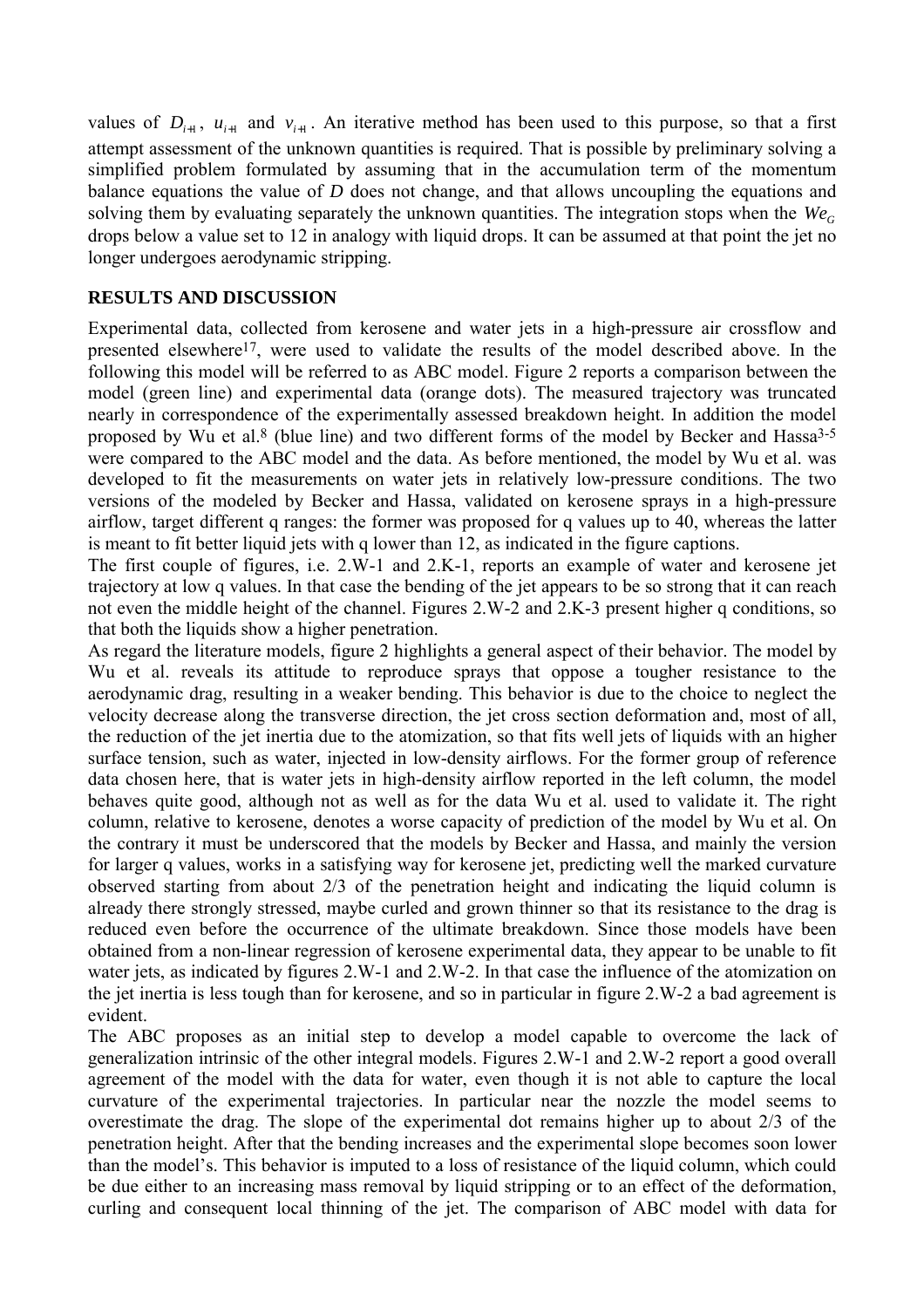kerosene (figures 2.K-1 and 2,K-2) indicates that the initial drag is better assessed than in case of water, but here the model is not capable to predict the stronger bending of the jet. Again, this lack of agreement could be due to a tougher effect of the atomization on the jet trajectory. That would mean the BLS model fails underestimating the mass removal rate from low surface tension jets.



*Fig. 2 Comparison between experimental spray windward profiles and trajectories predicted by the ABC model and other model from literature* 

Figure 3 reports the values of the residual average error (RAE) against the q number and  $We<sub>G</sub>$ . This parameter is defined as

$$
RAE = \frac{\sum (Z_{ic} - Z_{is})^2}{\sum (Z_{ic} - Z_{is})^2 + \sum (Z_{ic} - \overline{Z}_s)^2}
$$
(19)

where  $Z_{ic}$  and  $Z_{is}$  are the ordinate values of correlation points and experimental points, while  $\overline{Z}_{s}$  is the average value of the experimental point ordinates. The residual average error is commonly used as an indicator of the agreement between experimental data and model. Figure 3.1, gives information about the behavior of the RAE as a function the liquid-to-air momentum ratio for water jets. Apart from the second version of the model by Becker and Hassa, completely failing predictions, the other three models appear to fit quite well the trajectory of water jets for elevated *q* values, where the bending is not too strong. On the contrary at low *q* numbers the RAE increases slightly, mainly for the model by Becker and Hassa that as expected overestimates the bending of low-energy water jets. The ABC model shows a good agreement with data across the whole explored *q* range. An analogous plot is presented in figure 3.2 for kerosene. In that case the main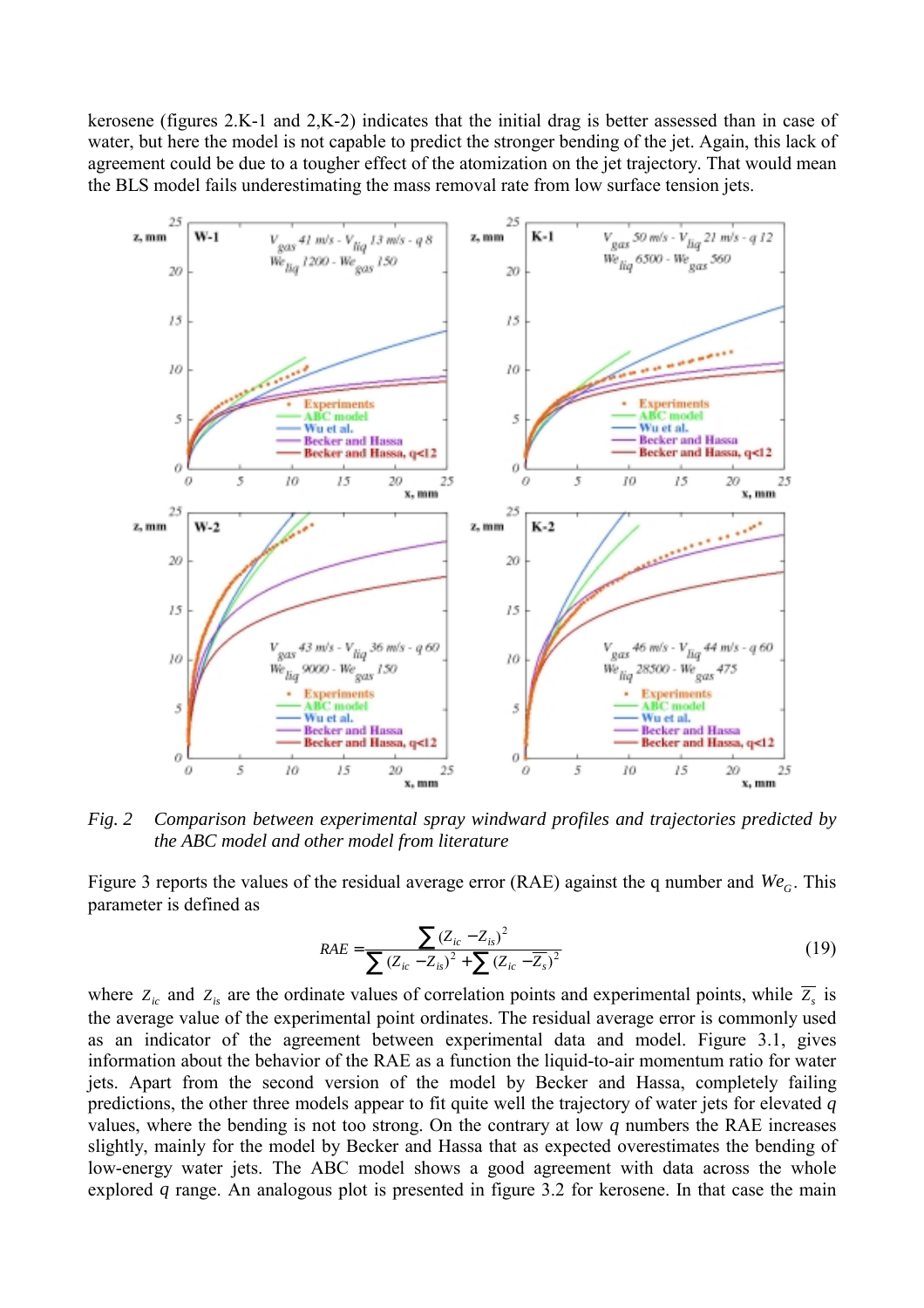difference is that the first version of the model by Becker and Hassa fits very well the experimental profiles, especially at higher q values. The model by Wu et al., working fine with water, reveals its substantial inadequacy to be generalized to liquids with higher surface tension. The ABC model appears to be the most flexible, giving good overall results for both water and kerosene.



*Fig. 3 Residual Average Error (RAE) for water (left column) and kerosene jets (right column), plotted as a function of the q number (upper row) and*  $We<sub>c</sub>$  *(lower row).* 

# **CONCLUSIONS**

The employ of a modeling approach based on a physically consistent description of the crossflow atomization mechanisms gave reasonably good results in terms of global behavior of the liquid jet, being the model flexible enough to fit well both water and kerosene jets, and so marking a line with the integral models available in literature. Nevertheless it must be noted that for both liquids the ABC model is still far from a satisfying description of the local jet trajectory. The inability to reproduce accurately the slope profile seems to be attributable mainly to the fact that the BLS model, chosen as an "entry level" approach to the atomization problem, substantially fails to capture the actual amount of liquid stripped away by the airflow. As a consequence the trajectories predicted by the ABC model show a weaker bending with respect to experiments. In addition this lack of fit could be partly due to the absence, in the model, of a description of the deformation of jet cross section, which probably undergoes local spinning and thinning because of both varicose and asymmetric instabilities enhanced by the shear. These phenomena could be responsible for the supposed reduction of the column resistance to drag even before the occurrence of the jet breakdown. Nevertheless a physical understanding of those mechanisms still misses, so that at the moment a mathematical model is forced to neglect them, unless taking into account by resorting to a lot of experimentally assessed parameters. Finally an indication is given that the friction factor is overestimated by the value suggested by Wu et al., mostly for water jets. The use of a large value of the friction factor was justified by the necessity to make the modeled jet bend enough to globally fit the behavior of the experimental trajectory, balancing the absence of an effective atomization model. The future adoption of an adequate model for aerodynamic stripping should at the same time improve the agreement with experiments both near the nozzle, where the value of  $c_{Dx}$  would be reduced, and far from the nozzle, where the mass removal due to the atomization seems to strongly affect the trajectory.

## **REFERENCES**

- 1. Schetz J. A., Kush E. A. Jr., Joshi P. B.: *AIAA Journal*, **18**:774 (1980)
- 2. Chen T. H., Smith C. R., Schommer D. G.: *AIAA* Paper 93-0453 (1993)